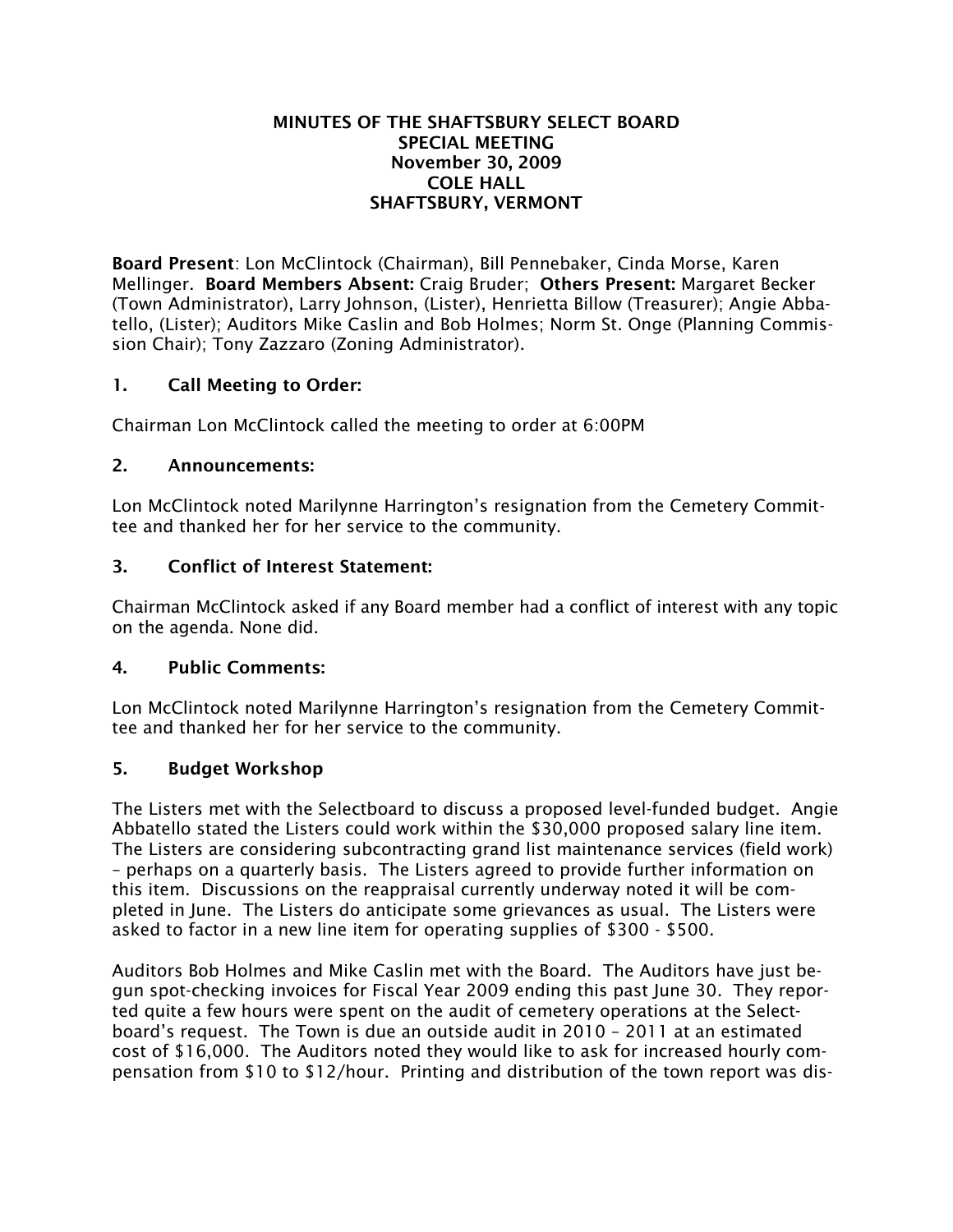cussed. There would be cost savings in printing fewer reports. After discussions it was agreed that the book would be printed as usual.

Merton Snow, Delinquent Tax Collector, met with the Board. Mr. Snow states he estimates his costs for mailing delinquent notices may increase slightly (\$100 may become \$200). He estimates a continued approximate 5.2% rate of property tax delinquencies – with no increase in new delinquencies this year. There is total balance of \$240,000 in delinquent taxes (all years) at present. Historically approximately 30 properties are put to tax sale, most of which are redeemed. The Selectboard commended Mr. Snow for all his work, noting his collection efforts had helped bring the Town into the 'black' for the fiscal year ending June 30, 2009.

Planning Commission and Development Review Board budgets were reviewed and discussed with Norm St. Onge and Tony Zazzaro. A new line item for tax maps will be added to the Planning Commission budget – with a projected FY11 expense of \$250. The expense line item for Tony Zazzaro's salary will be moved to the Planning Commission budget from the DRB Budget – since the Planning Commission oversees the Zoning Administrator.

The Town Clerk's budget was reviewed. The Board asked for further clarification on the status of microfilming technologies.

Minutes of November 23, 2009:

Cinda Morse made the motion to approve the Minutes of November 23, 2009 as written. The motion was seconded and carried 4-0 in favor.

### Warrants:

Accounts Payable Warrant #W16: \$214,056.25 to Drilling Technologies

Cinda Morse made the motion to approve accounts payable warrant #16. Karen Mellinger seconded. The motion carried.

Accounts Payable Warrant #W17: \$29,487.27

Cinda Morse made the motion to approve accounts payable warrant #17. Karen Mellinger seconded. The motion carried.

Accounts Payable Warrant #W18: \$6,304.90, inclusive of invoices for groundwater monitoring.

Karen Mellinger made the motion to approve accounts payable warrant #18. Cinda Morse seconded. The motion carried.

Accounts Payable Warrant #W19: \$3,281,226.64 for school taxes.

Cinda Morse made the motion to approve accounts payable warrant #19. Karen Mellinger seconded. The motion carried.